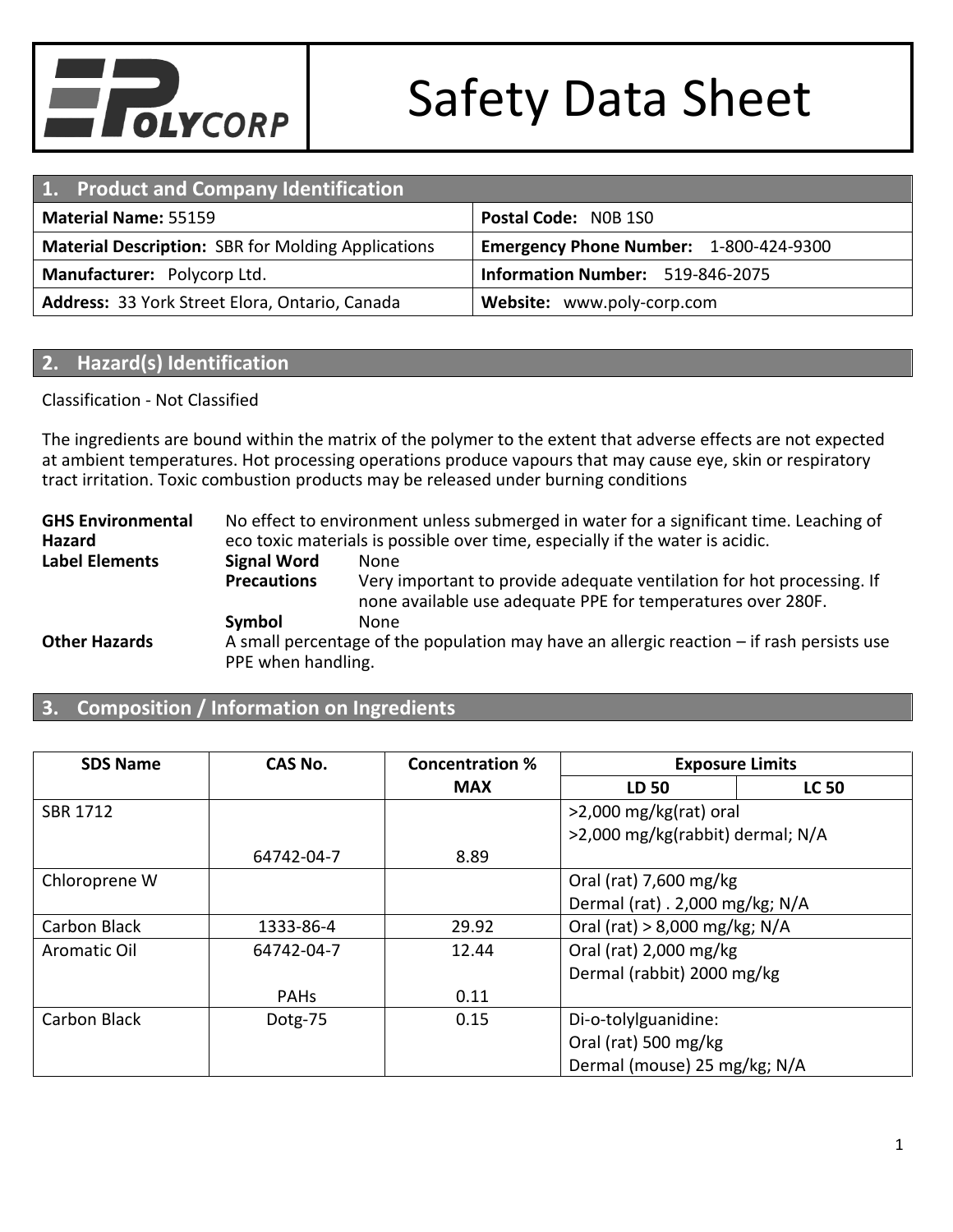

# **4. First Aid Measures**

| <b>Eye Contact</b>         | Treat as inert particular matter, flush eyes with water for several minutes.                                                                                                                                                                         |
|----------------------------|------------------------------------------------------------------------------------------------------------------------------------------------------------------------------------------------------------------------------------------------------|
| <b>Skin</b>                | If allergic rash develops, wash with soap and water and provide PPE. Barrier<br>creams may be helpful. If rash persists, limit associates exposure to this material.                                                                                 |
| <b>Inhalation</b>          | Take to fresh air if having effect from process fumes; seek medical help if<br>symptoms persist.                                                                                                                                                     |
| Ingestion                  | Seek professional medical help if ingested.                                                                                                                                                                                                          |
| <b>Special Precautions</b> | At high processing temperatures, fumes may be emitted which may cause<br>irritation or chronic effects. Watch for symptoms like coughing, tearing or<br>irritation of eyes or skin. Make sure there is adequate ventilation in all hot<br>processes. |

# **5. Fire Fighting Measures**

| <b>Auto Ignition Temperature</b><br><b>Extinguishing Media</b> | >400°C (750°F)<br>Use extinguishing media suitable for Class A fires (ordinary combustibles).<br>Dry powder is not recommended because of lack of cooling capacity.<br>See Sec 10 for information on combustion products.                                            |  |
|----------------------------------------------------------------|----------------------------------------------------------------------------------------------------------------------------------------------------------------------------------------------------------------------------------------------------------------------|--|
| <b>Special Firefighting</b><br><b>Equipment and Procedures</b> | Do not enter confined fire space without proper protective equipment including<br>NIOSH approved self-contained breathing apparatus. Long term cooling of<br>extinguished rubber may be necessary to ensure its out because the rubber<br>insulates the heat within. |  |
| <b>Specific Hazards</b>                                        | Smoke from burning compound is very thick and may contain many toxic<br>chemicals. Avoid breathing any smoke.                                                                                                                                                        |  |
| <b>6. Accidental Release Measures</b>                          |                                                                                                                                                                                                                                                                      |  |

#### **Steps Taken if Material is Released or Spilled** If material is not exposed is not exposed to high heat, soiled or contaminated, it can be reused indefinitely. Waste Disposal Method Dispose of according to state or provincial legislation. General Advice **Use proper lifting techniques if re-pilling spilled compound. It shift weight quickly** so makes it awkward to handle.

# **7. Handling and Storage**

**Storage** Store between 15° and 35°C to avoid onset of curing reaction and prevent crystalization of NR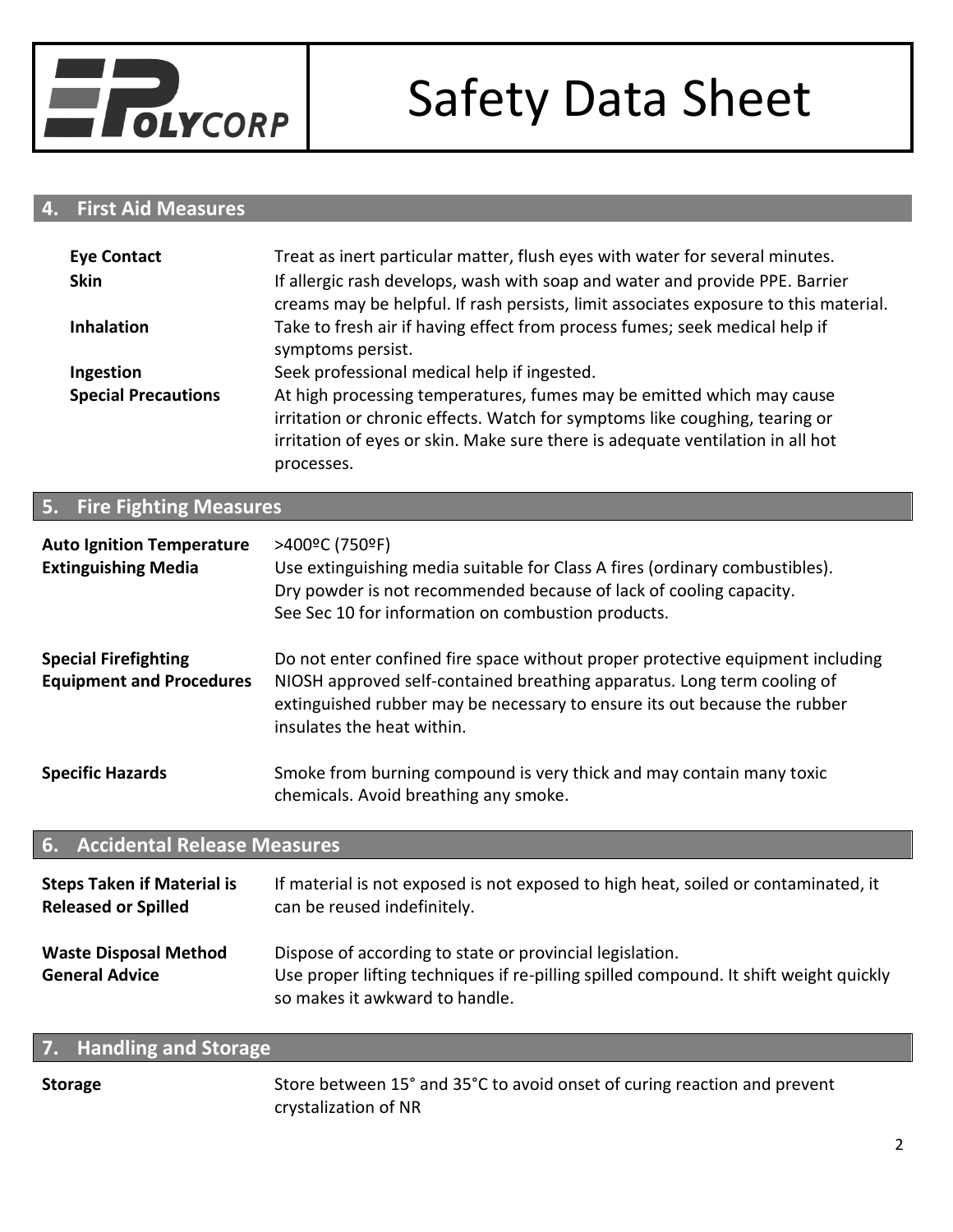

| <b>Handling</b><br><b>Special Safeguards</b> | When handling, you should always wash hands before eating, drinking or smoking.<br>Must have adequate ventilation if heated to high temperatures. This becomes<br>more important as the temperature goes up. Mill processing at 200F generates<br>minimal fumes but more care must be taken with curing fumes over 300F.<br>Injection moulding over 350F can produce reaction products which haven't been<br>determined and may be hazardous. |
|----------------------------------------------|-----------------------------------------------------------------------------------------------------------------------------------------------------------------------------------------------------------------------------------------------------------------------------------------------------------------------------------------------------------------------------------------------------------------------------------------------|
| <b>General Advice</b>                        | When storing large amounts of cured material some ventilation is recommended                                                                                                                                                                                                                                                                                                                                                                  |

to prevent nitrosamine buildup.

## **8. Exposure Controls / Personal Protection**

| <b>Respiratory Protection</b> | Not required at ambient temperature. May need respiratory protection if<br>ventilation at high temperature processing is not adequate.                                                                                                                                |  |
|-------------------------------|-----------------------------------------------------------------------------------------------------------------------------------------------------------------------------------------------------------------------------------------------------------------------|--|
| <b>Protective Gloves</b>      | Gloves are recommended as a precautionary measure.                                                                                                                                                                                                                    |  |
| <b>Eye Protection</b>         | Follow facility guidelines. If adequate ventilation, physical eye protection should<br>not be necessary.                                                                                                                                                              |  |
| <b>Ventilation</b>            | Should have local exhaust to keep processing vapours below permissible levels.<br>The CFP rating will depend on the quantity of material being passed through and<br>the temperature involved. Engineer the system well over expected fume levels as<br>a precaution. |  |
| <b>Other</b>                  | Use of barrier creams on hands may be beneficial for a person that is susceptible<br>to developing skin rashes.                                                                                                                                                       |  |
| <b>Thermal Hazards</b>        | Compound builds heat quickly on mill or in extrusion operations. Wear heat<br>resistant gloves when handling.                                                                                                                                                         |  |

# **9. Physical & Chemical Properties**

| <b>Boiling Point</b>       | Not applicable                                                      |
|----------------------------|---------------------------------------------------------------------|
| <b>Freezing Point</b>      | About -40F                                                          |
| <b>Specific Gravity</b>    | 1.26                                                                |
| <b>Solubility in Water</b> | Insoluble – small parts of the mixture may dissolve in acidic water |
| <b>Flammability</b>        | Very difficult to get burning                                       |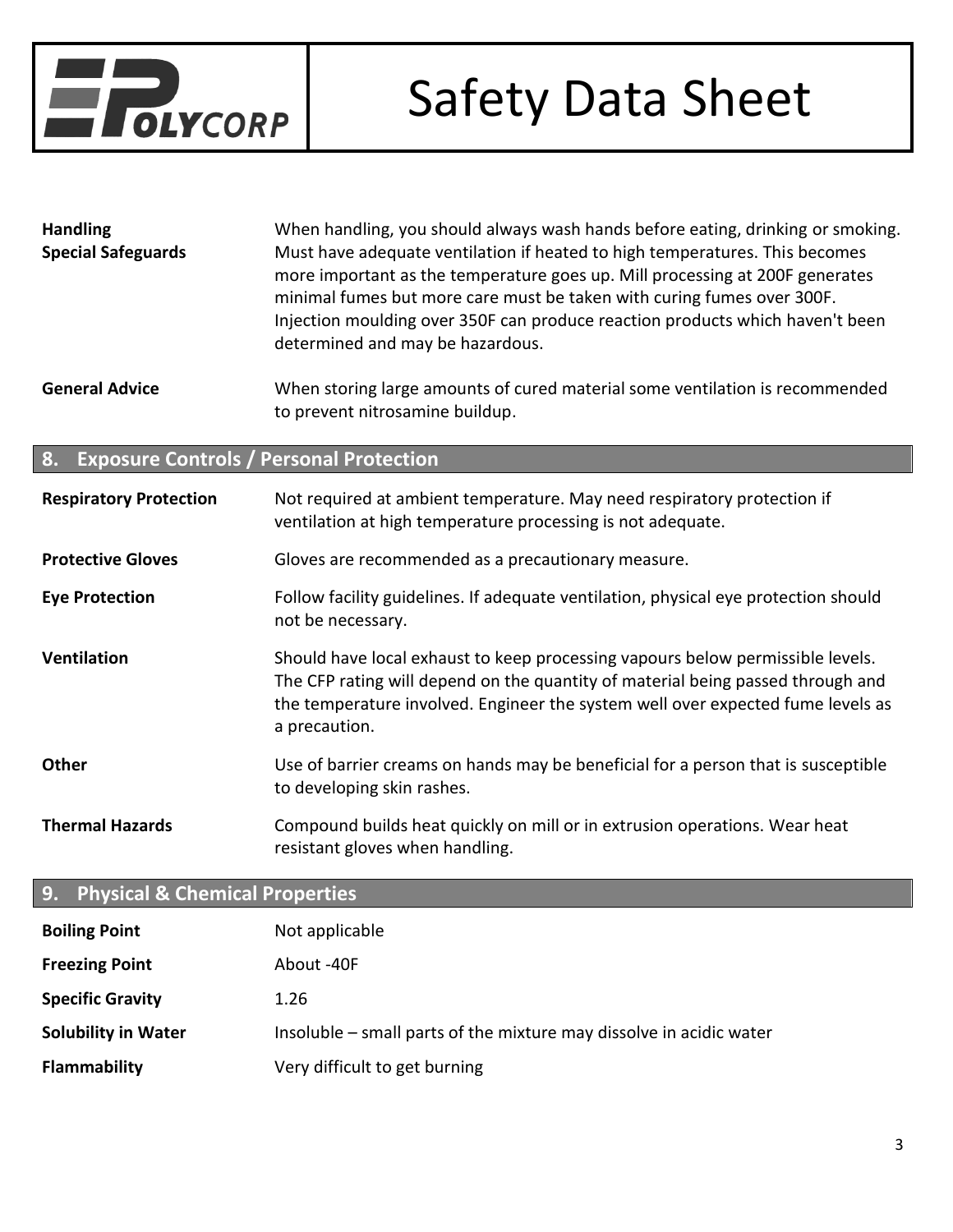

| Appearance                   | <b>Black rubbery solid</b> |
|------------------------------|----------------------------|
| <b>Auto Ignition Temp.</b>   | $>$ 400 C                  |
| <b>Viscosity</b>             | Solid at room temperature  |
| Odor                         | Slightly aromatic          |
| <b>Flash Point</b>           | Approximately 288 to 343 C |
| <b>Partition Coefficient</b> | Not applicable             |

# **10. Chemical Stability & Reactivity Information**

| Reactivity                      | None                                                                                                                                                    |
|---------------------------------|---------------------------------------------------------------------------------------------------------------------------------------------------------|
| <b>Stability</b>                | <b>Stable</b>                                                                                                                                           |
| <b>Hazardous Polymerization</b> | Will not occur                                                                                                                                          |
| Incompatibility                 | Not reactive with other substances at ambient temperature. A vulcanization<br>reaction will begin to take place at temperatures exceeding 100°C (212°F) |
| <b>Conditions to Avoid</b>      | None                                                                                                                                                    |
| <b>Hazardous Decomposition</b>  | Carbon Monoxide, carbon dioxide, smoke, oxides of nitrogen                                                                                              |

# **11. Toxicological Information**

| <b>SDS Name</b> | CAS No.     | <b>Concentration %</b> | <b>Exposure Limits</b>           |              |
|-----------------|-------------|------------------------|----------------------------------|--------------|
|                 |             | <b>MAX</b>             | LD 50                            | <b>LC 50</b> |
| <b>SBR 1712</b> |             |                        | $>2,000$ mg/kg(rat) oral         |              |
|                 |             |                        | >2,000 mg/kg(rabbit) dermal; N/A |              |
|                 | 64742-04-7  | 8.89                   |                                  |              |
| Chloroprene W   |             |                        | Oral (rat) 7,600 mg/kg           |              |
|                 |             |                        | Dermal (rat) . 2,000 mg/kg; N/A  |              |
| Carbon Black    | 1333-86-4   | 29.92                  | Oral (rat) $> 8,000$ mg/kg; N/A  |              |
| Aromatic Oil    | 64742-04-7  | 12.44                  | Oral (rat) 2,000 mg/kg           |              |
|                 |             |                        | Dermal (rabbit) 2000 mg/kg       |              |
|                 | <b>PAHs</b> | 0.11                   |                                  |              |
| Carbon Black    | Dotg-75     | 0.15                   | Di-o-tolylguanidine:             |              |
|                 |             |                        | Oral (rat) 500 mg/kg             |              |
|                 |             |                        | Dermal (mouse) 25 mg/kg; N/A     |              |

#### **INFORMATION ON THE LIKELY ROUTES OF EXPOSURE**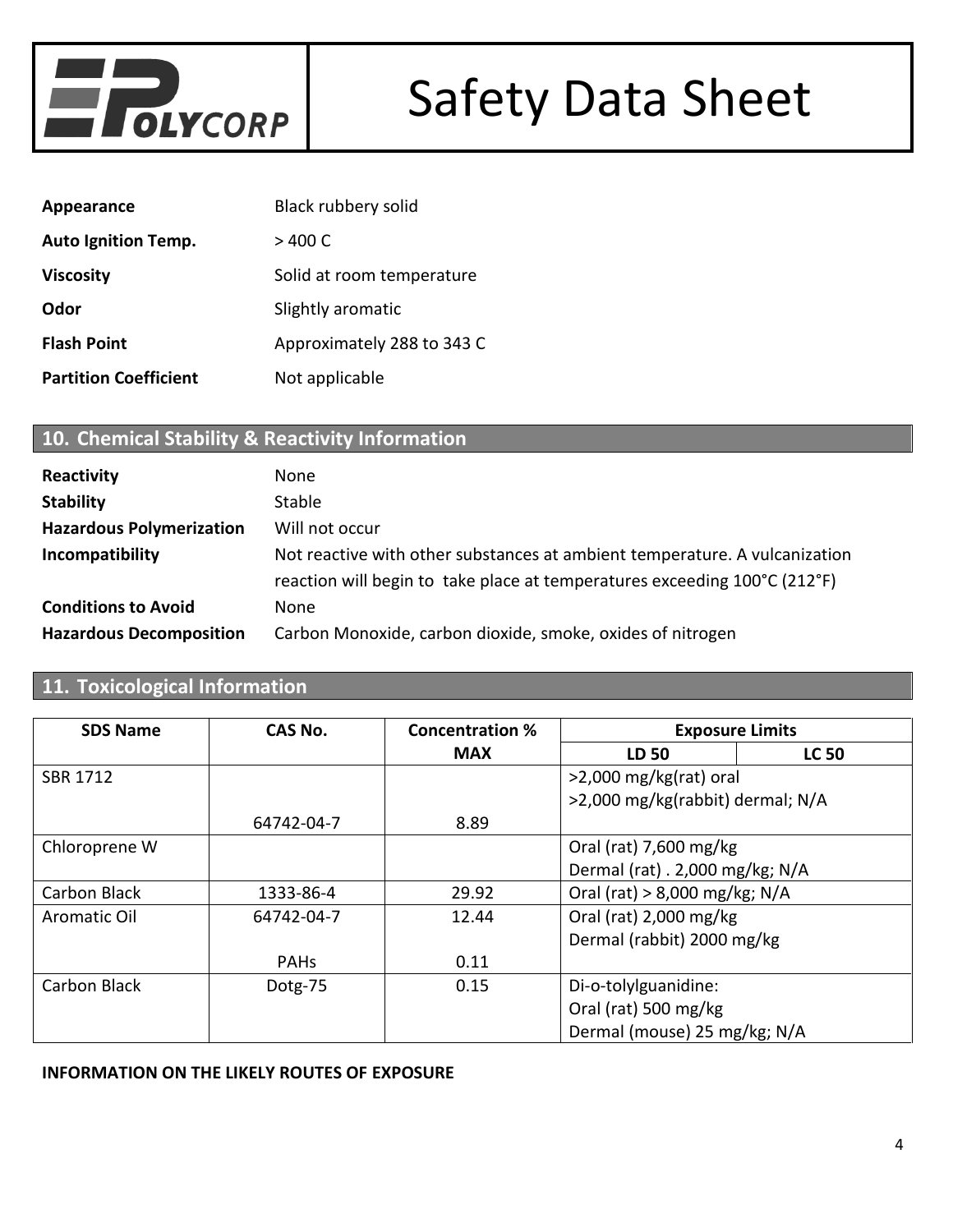

Inhalation and Eye: Not an issue unless compound is processed at a high temperature which volatilizes some components. This is accentuated as the temperature increases because the volatiles can interact with each other. These components are a very small part of the compound.

Skin: Not an issue unless the worker has an allergic reaction to one of the components - allergic contact dermatitis is rare

Ingestion: Not an issue if a small amount ingested although not advisable. Very difficult to ingest large amounts.

### **SYMPTOMS RELATED TO THE PHYSICAL, CHEMICAL AND TOXICOLOGICAL CHARACTERISTICS**

Inhalation: May have throat and/or nose irritation. More severe exposure may result in dizziness, nausea or headache.

Eye: May have irritation to the eyes, redness, or tearing.

Skin: May have a rash on areas that are exposed to compound contact or the volatiles from hot processing. Rash should go away if removed from exposure.

Ingestion: Not known

### **DELAYED AND IMMEDIATE EFFECTS AND ALSO CHRONIC EFFECTS FROM SHORT AND LONG TERM EXPOSURE**

Delayed Effects: none known Chronic Effects short term: none known Chronic Effects long term: none known

### **WHERE SPECIFIC CHEMICAL DATA ARE NOT AVAILABLE**

Burning of any rubber compound produces a lot of toxic chemicals which are not readily identifiable. Be aware that the smoke and fumes from burning compound are very hazardous.

### **INTERACTIVE EFFECTS**

None known

### **NUMERIC MEASURES OF TOXICITY (SUCH AS ACUTE TOXICITY ESTIMATES)**

Not able to find lethal dose information on rubber compound as a mixture - expected to be very high. Oral (rat) LD50 - not determined Dermal (rabbit) LD50 - not determined

# **12. Ecological Information**

Overview: The compound contains small amounts of chemicals that are hazardous to marine plant life and fish. These chemicals are encapsulated in the insoluble rubber matrix which prevents these materials from reaching the environment at harmful levels. On that basis we consider the compound safe for the environment unless immersed in water for long periods of time. As many of these chemicals are insoluble normally, the hazard is still fairly low unless the water is acidic in which case the leaching is accelerated. It is also accelerated when the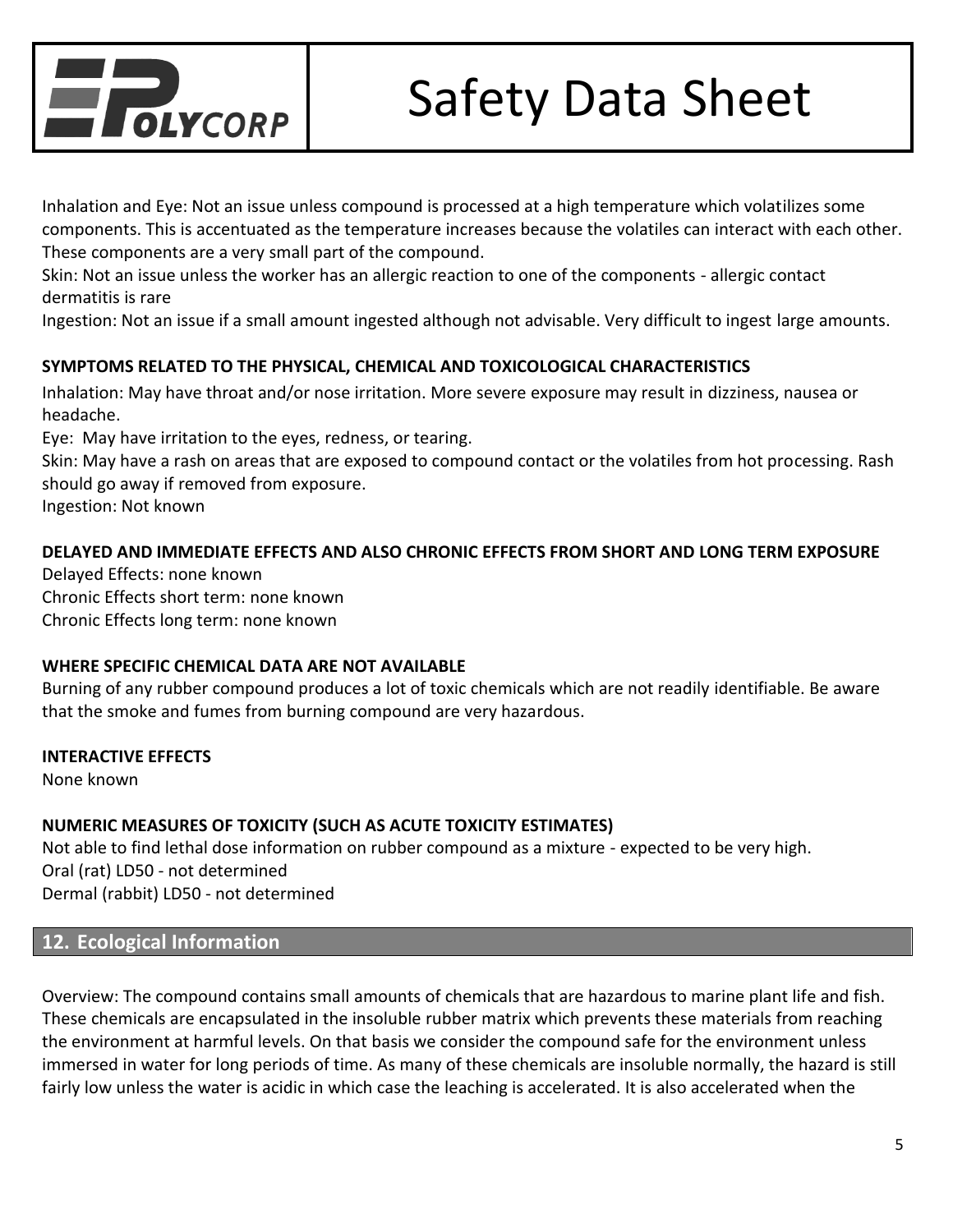

compound is ground to a fine powder since the surface area is much greater. As a precaution, do not leave the compound submerged in acidic water for any length of time and not for long periods at pH normal.

| <b>Impact</b>                        | Not determined    |
|--------------------------------------|-------------------|
| <b>Toxicity</b>                      | Not determined    |
| <b>Persistence and Degradability</b> | Not determined    |
| <b>Bioaccumulation</b>               | Not determined    |
| <b>Mobility in Soils</b>             | Mobility very low |

## **13. Disposal Considerations**

| <b>Disposal of Waste</b> | Disposal in landfill recommended if material can't be reused. Check local |
|--------------------------|---------------------------------------------------------------------------|
| Compound                 | regulations to make sure it is acceptable in your area.                   |

## **14. Transport Information**

| <b>Controls</b>        | Not regulated under TDG (Canada) or DOT (US) or IATA or IMDG |                                      |  |
|------------------------|--------------------------------------------------------------|--------------------------------------|--|
| <b>Classifications</b> | <b>WHMIS Classification: Not regulated</b>                   | Not defined as Hazardous by 40CFR261 |  |

# **15. Regulatory Information**

| Canada - On the Domestic                 | RETARDER ESEN - This product is on the DSL.; Ti02 ANATASE - All           |  |
|------------------------------------------|---------------------------------------------------------------------------|--|
| Substance List                           | components of this product are included on the DSL.;                      |  |
| Canada - NPRI reportable                 | RETARDER ESEN - Reportable to NPRI; Ti02 ANATASE - CAS #: 13463-67-7      |  |
|                                          | Titanium (and its components).;                                           |  |
| <b>EPA - Toxic Substance Control Act</b> | RETARDER ESEN - This product is on the TSCA inventory; Ti02 ANATASE -     |  |
| TSCA12(b) - Sec 40 CFR part 707,         | CAS #: 13463-67-7 All components of this product are included on the TSCA |  |
| subpart D                                | inventory.;                                                               |  |

# **16. Other Information**

| NFPA Rating       | Health 1      | Fire 1                | Reactivity 0 |
|-------------------|---------------|-----------------------|--------------|
| Date: 09/Mar-2016 | $Is sue$ #: 1 | Prepared By: Polycorp |              |